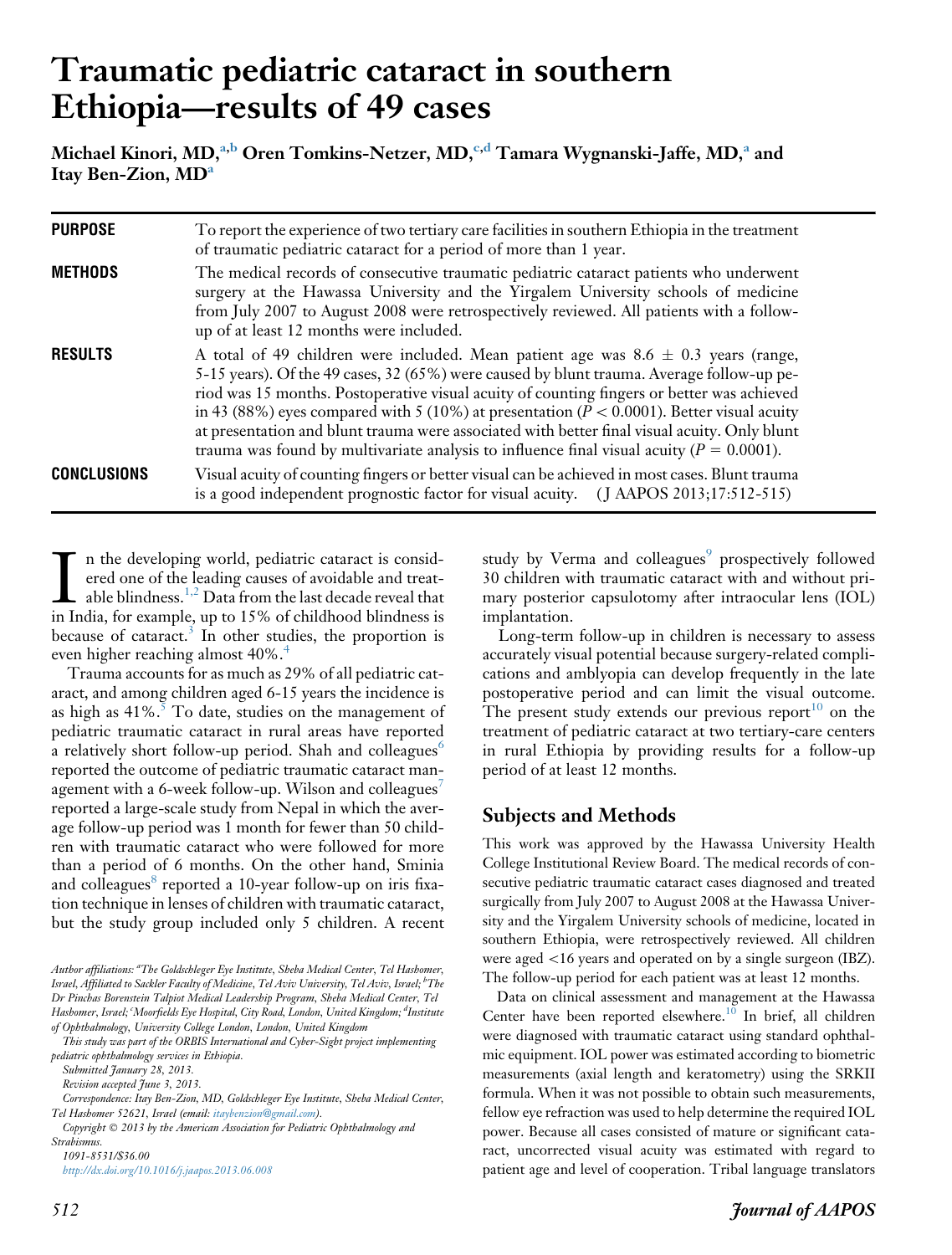assisted during examinations as needed. We examined the effect of the following variables on final visual acuity: sex, age, laterality of injury, mechanism of injury, IOL implantation, and visual acuity at presentation. For statistical analysis, visual acuity was converted to the logarithm of the minimum angle of resolution with low visual acuities substituted as follows: counting fingers, 1.7; hand movements, 2.0; light perception, 2.5; and no light perception,  $3.0<sup>11</sup>$  $3.0<sup>11</sup>$  $3.0<sup>11</sup>$  Postoperative visual acuity was evaluated with no correction if an IOL was inserted and with aphakic lenses if the patient was aphakic.

Statistical analysis was performed using SPSS (version 13, SPSS Inc, IL). Statistical significance of quantitative and categorical variables was performed using the t test and the Pearson  $\chi^2$  test, respectively. Multivariable relationships were analyzed using a logistic regression model. All results are presented as mean  $\pm$  standard error of the mean.

## Results

During the study period, 65 children with traumatic cataract underwent surgery. Of these, 16 children were lost to follow-up and were therefore excluded from this study. There was no difference between these children and those that were included in age at the time of surgery, sex, visual acuity before surgery, and mechanism of cataract. Of the 49 children included, 44 were boys; mean patient age at the time of surgery was  $8.6 \pm 0.3$  years (range, 5-15 years); and 33 cases (67%) involved the right eye. Causes of trauma included 32 cases (65%) of blunt trauma (half were caused by donkey kicks) and 17 cases (35%) of perforating eye injuries.

In all cases, surgery entailed manual lens aspiration using an irrigation aspiration cannula. In 32 cases, the aspiration was done through a scleral tunnel and in 17 cases through a clear corneal incision. In all cases, an attempt was made to leave the posterior capsule intact. When a posterior capsule tear was observed or when vitreous presented, anterior vitrectomy was performed using an automated portable vitrector (Vitron 2020; Geuder AG, Heidelberg, Germany). In 41 cases a posterior chamber IOL was implanted (25 were in the capsular bag and 16 in the sulcus) and in 2 cases an anterior chamber IOL was implanted. Six children were left aphakic, 5 because of perforating trauma and 1 after blunt trauma. All surgical incisions were closed using 10-0 nylon sutures.

The minimum follow-up period was 12 months (average, 15 months; range, 12-22 months). Complications related to surgery occurred in 7 cases and included 1 case of hypotony associated with retinal detachment, 1 case of IOL fixation for an IOL subluxation, 1 case of aphakic glaucoma needing trabeculectomy, 2 cases of anterior vitrectomy because of pupil opacification, and 2 cases of surgical treatment for posterior capsule opacification (YAG laser was unavailable). Endophthalmitis was not observed.

At presentation, only 5 children (10%) had visual acuity of counting fingers or better. This improved significantly after surgery in 43 children (88%) at the last follow-up visit  $(P < 0.0001$  [ $\chi^2$ ]). Average logarithm of the minimum angle of resolution visual acuity before surgery was  $2.3 \pm 0.04$ (hand motions to light perception), improving to 0.98  $\pm$ 0.09 (approximately 20/200) postoperatively  $(P = 0.0001)$  $[t \text{ test}].$ 

The influence of variables such as sex, age, and laterality on final visual acuity was statistically insignificant. Analysis of the effect of trauma mechanism on visual acuity prognosis revealed that patients with blunt trauma were more likely to achieve visual acuity of counting fingers or better than those with penetrating trauma (97% versus 71%;  $P = 0.015$  [ $\chi^2$ ]). Final visual acuity in blunt trauma cases was  $0.65 \pm 0.07$  compared with  $1.59 \pm 0.12$  in penetrating injury cases ( $P = 0.0001$  [t test]). Patients who received an IOL had an improvement in visual acuity from  $2.28 \pm 0.05$  to  $0.84 \pm 0.08$  at last follow-up (P = 0.0001 [t test]) and were significantly more likely to achieve visual acuity of counting fingers or better (17% versus 98%;  $P < 0.0001$  [ $\chi^2$ ]). IOL location did not affect visual acuity results. Better visual acuity at presentation was correlated with better final visual acuity (Pearson correlation 0.56;  $P < 0.0001$ ).

Multivariate analysis was conducted to explore the independent contribution of each factor (which was found to significantly contribute in the single variable analysis). Only mechanism of trauma and the implantation of an IOL were found to influence final visual acuity: blunt trauma ( $P = 0.0001$ ) and the implantation of an IOL  $(P = 0.01)$  were noted to be related to a better postoperative visual acuity result.

## **Discussion**

This study represents a relatively large series of traumatic pediatric cataract in the rural developing world with a relatively long follow-up period of at least 1 year. In this series, we found that visual acuity of counting fingers or better can be achieved in most children, and blunt trauma is an independent good prognostic factor.

Treating traumatic cataract in children, especially in rural areas of the developing world, poses complex problems. Poor compliance with preoperative and postoperative antiamblyopia treatment, in part because of limited medical follow-up, education, and reinforcement, is a major obstacle to improve visual acuity in the injured eye. Finally, complex anterior and posterior segment injuries (such as retinal detachment, intraocular foreign bodies, and pupil abnormalities) might prevent optimal visual recovery because of lack of proper equipment and trained personnel in dealing with such injuries.

In our series, traumatic cataract was more prevalent in boys than girls. This is consistent with the literature.[6,7,12-14](#page-2-0) However, sex as a variable was not found to be correlated with final visual acuity. In our series, only 10% of the children achieved visual acuity of 20/40 or better compared with 34% reported by Staffieri and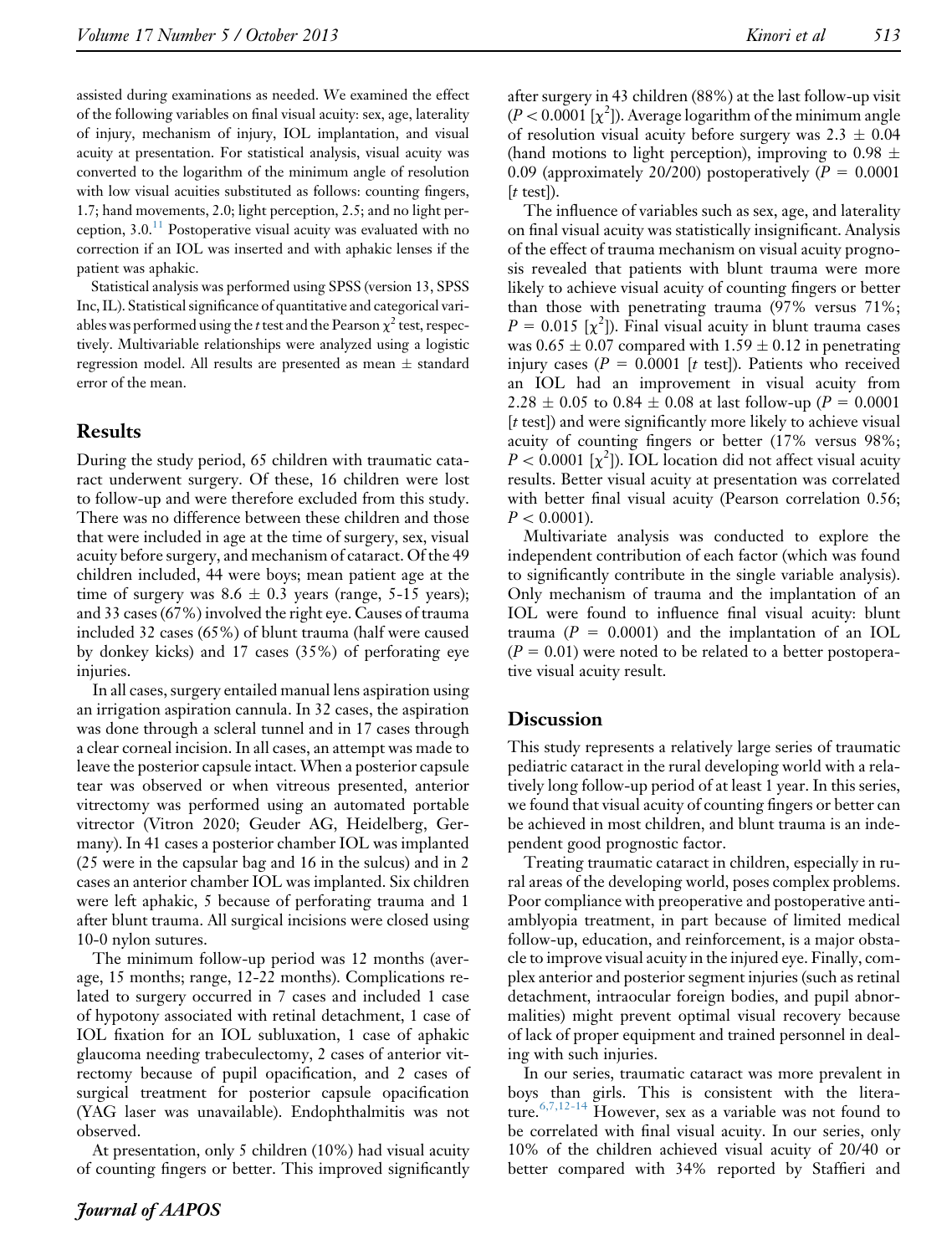<span id="page-2-0"></span>colleagues, $^{13}$  $^{13}$  $^{13}$  35% by Shah and colleagues, $^{6}$  67% by Eck-stein and colleagues,<sup>[15](#page-3-0)</sup> and better results by Verma and col-leagues<sup>9</sup> and Brady and colleagues.<sup>[16](#page-3-0)</sup> In contrast, in a very large subgroup analysis of 630 cases of pediatric traumatic cataract in Nepal only about 10% of the children (similar to our series) achieved visual acuity of  $\geq$  20/40.<sup>7</sup> We speculate that our relatively poor outcome could be because of the fact that our cohort may have suffered from more milieu of injuries overall, and there may have been a longer period between time of injury and time of surgical treatment (not reported here because of unreliable patient information). In the developing world, especially in rural areas, where medical attention is sparse, delay in the treatment of children with ocular trauma is common. In addition, poor communication with children, who often speak only their native language, can result in an inaccurate estimation of their visual acuity. Finally, our relatively long follow-up period permitted recognition of amblyopia and other surgery-related complications.

In our group almost 70% of children were within the amblyogenic age range, that is, of the age  $\langle 10 \rangle$  years. Some clinicians implement anti-amblyogenic treatment after intraocular surgery even up to the age of [17](#page-3-0) years.<sup>17</sup> In our patients, anti-amblyogenic treatment was not used until surgery. After surgery, and although not quantified, it was surely not as vigorously followed as recommended. Nevertheless, it is reasonable to assume that the main culprit for vision deterioration was the structural damage secondary to the trauma and not amblyopia, because all children were aged  $\geq$ 5 years at the time of surgery (though the exact date of the trauma was unknown in most cases). In addition, the issue of poor compliance is probably a limitation to good visual acuity results in the Western world as well.

We believe that the goals in treating traumatic cataract in rural parts of the developing world must be more "modest" than those in the West. As in previous publications,10,18 our analysis of visual acuity distinguishes between visual acuity of counting fingers or better and worse visual acuity. In the context of rural Ethiopia, this distinction could mean, in bilateral cases, independence versus the need for constant assistance, having family support versus becoming a socioeconomic burden, and sometimes even survival versus death. Because traumatic cataract is mostly unilateral, this distinction is of major importance if the fellow eye is compromised either by poor vision to begin with or because of future injury or disease. In our series, only 10% of children achieved visual acuity of counting fingers or better in the injured eye at presentation, improving to almost 90% after surgery. In the subpopulation of blunt trauma, almost all children (31/32 [97%]) achieved this goal.

Insertion of an IOL was correlated independently to other factors with good visual prognosis. This is compati-ble with previous studies.<sup>[13](#page-3-0)</sup> However, the patients that did not undergo IOL implantation were those suffering from more severe trauma, thus making it impossible under local

circumstances to insert an IOL. For that reason, we do not consider IOL insertion to be an independent factor for better visual acuity.

The present study is limited by its retrospective nature and the relatively small number of patients. The strength of our study is a relative long follow-up period (at least 1 year in all patients), which is crucial if amblyopia and surgical complications are to be considered and reported. Nevertheless, a 1-year follow-up is still too short to evaluate the contribution of other factors, such as posterior capsular opacity, refractive changes in a growing eye, and the development of complications such as glaucoma.

In conclusion, traumatic pediatric cataract in the rural developing world carries a poor prognosis relative to the developed world. However, when fitting a more realistic set of expectations and outcome measurements (eg, achieving visual acuity of counting fingers or better with a single procedure), results are more encouraging. In this study, we found that blunt trauma corresponds to a better prognosis compared with perforating eye trauma.

### References

- 1. Kello AB, Gilbert C. Causes of severe visual impairment and blindness in children in schools for the blind in Ethiopia. Br J Ophthalmol 2003; 87:526-30.
- 2. Kong L, Fry M, Al-Samarraie M, Gilbert C, Steinkuller PG. An update on progress and the changing epidemiology of causes of childhood blindness worldwide. J AAPOS 2012;16:501-7.
- 3. Johar SR, Savalia NK, Vasavada AR, Gupta PD. Epidemiology based etiological study of pediatric cataract in western India. Indian J Med Sci 2004;58:115-21.
- 4. Moriarty BJ. Childhood blindness in Jamaica. Br J Ophthalmol 1988; 72:65-7.
- 5. Eckstein M, Vijayalakshmi P, Killedar M, Gilbert C, Foster A. Aetiology of childhood cataract in south India. Br J Ophthalmol 1996; 80:628-32.
- 6. Shah MA, Shah SM, Appleware AH, Patel KD, Rehman RM, Shikhange KA. Visual outcome of traumatic cataract in pediatric age group. Eur J Ophthalmol 2012;22:956-63.
- 7. Wilson ME, Hennig A, Trivedi RH, Thomas BJ, Singh SK. Clinical characteristics and early postoperative outcomes of pediatric cataract surgery with IOL implantation from Lahan, Nepal. J Pediatr Ophthalmol Strabismus 2011;48:286-91.
- 8. Sminia ML, Odenthal MT, Wenniger-Prick LJ, Gortzak-Moorstein N, Volker-Dieben HJ. Traumatic pediatric cataract: a decade of follow-up after Artisan aphakia intraocular lens implantation. J AAPOS 2007;11:555-8.
- 9. Verma N, Ram J, Sukhija J, Pandav SS, Gupta A. Outcome of in-thebag implanted square-edge polymethyl methacrylate intraocular lenses with and without primary posterior capsulotomy in pediatric traumatic cataract. Indian J Ophthalmol 2011;59:347-51.
- 10. Tomkins O, Ben-Zion I, Moore DB, Helveston EE. Outcomes of pediatric cataract surgery at a tertiary care center in rural southern Ethiopia. Arch Ophthalmol 2011;129:1293-7.
- 11. Heimann H, Bartz-Schmidt KU, Bornfeld N, Weiss C, Hilgers RD, Foerster MH. Scleral buckling versus primary vitrectomy in rhegmatogenous retinal detachment: a prospective randomized multicenter clinical study. Ophthalmology 2007;114:2142-54.
- 12. Bejiga A. Causes and visual outcomes of perforating ocular injuries among ethiopian patients. J Comm Eye Health 2001;14:45-6.